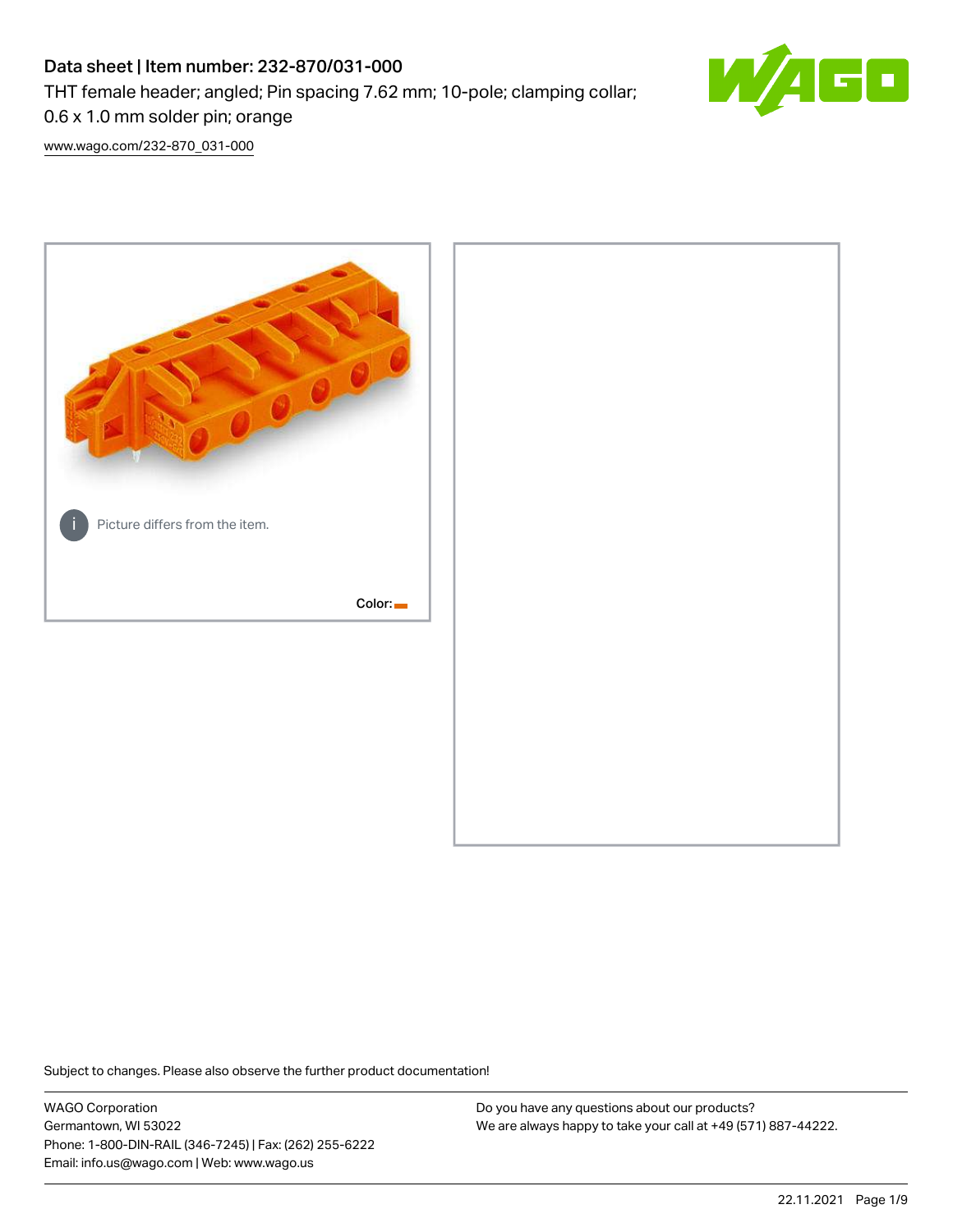



 $L =$  (pole no.  $-1$ ) x pin spacing  $+5.08$  mm

 $L_1 = L + 3$  mm

 $L_2 = L + 8.8$  mm

 $L_3 = L + 14.8$  mm

2- to 3-pole female connectors – one latch only

#### Item description

**Horizontal or vertical PCB mounting via straight or angled solder pins** 

Subject to changes. Please also observe the further product documentation! For board-to-board and board-to-wire connections

WAGO Corporation Germantown, WI 53022 Phone: 1-800-DIN-RAIL (346-7245) | Fax: (262) 255-6222 Email: info.us@wago.com | Web: www.wago.us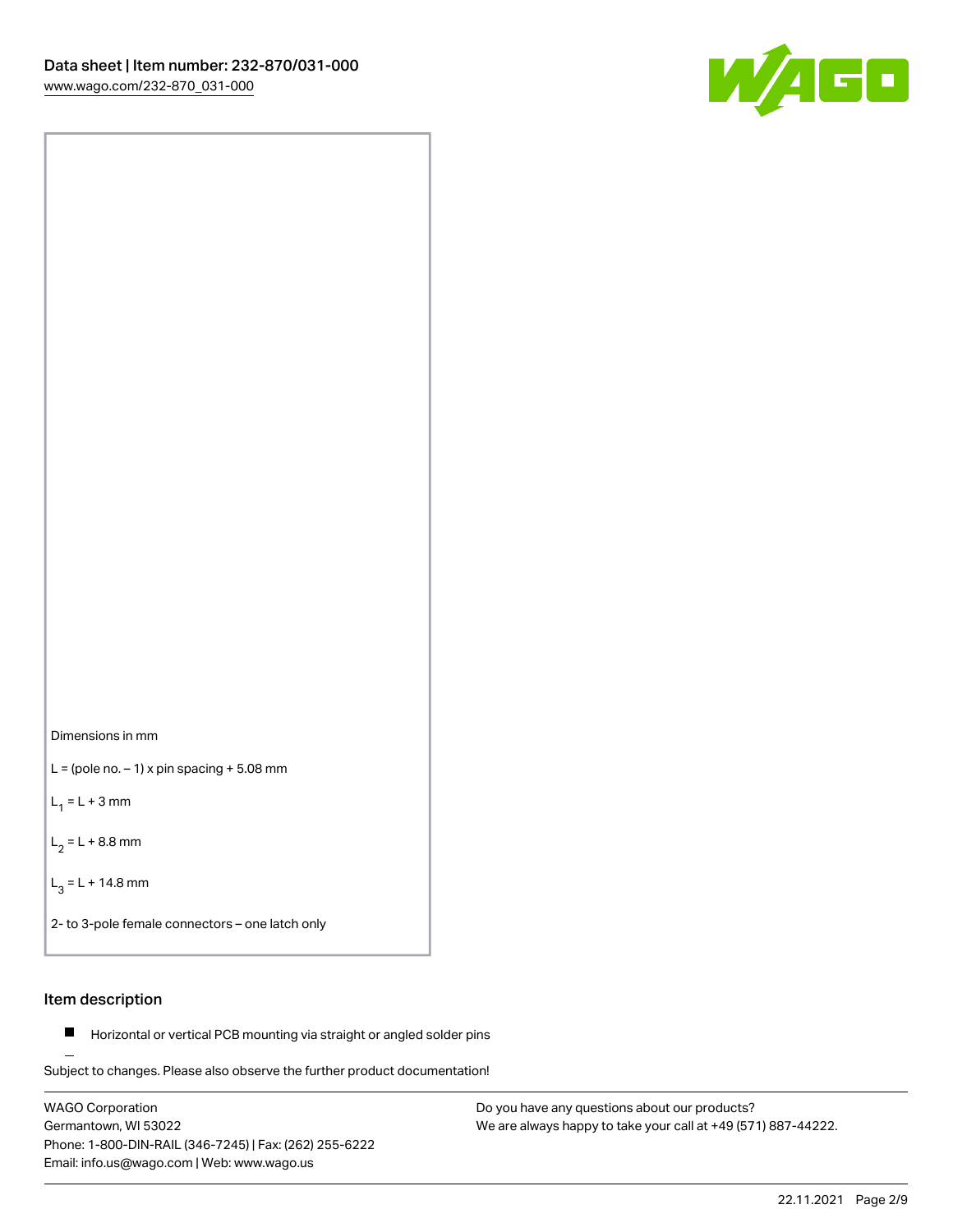

- For board-to-board and board-to-wire connections
- $\blacksquare$ Touch-proof PCB outputs
- $\blacksquare$ Easy-to-identify PCB inputs and outputs
- $\blacksquare$ With coding fingers

#### Data **Notes**

| Safety information 1 | The <i>MCS – MULTI CONNECTION SYSTEM</i> includes connectors<br>without breaking capacity in accordance with DIN EN 61984. When<br>used as intended, these connectors must not be connected<br>/disconnected when live or under load. The circuit design should<br>ensure header pins, which can be touched, are not live when<br>unmated. |
|----------------------|--------------------------------------------------------------------------------------------------------------------------------------------------------------------------------------------------------------------------------------------------------------------------------------------------------------------------------------------|
| Variants:            | Other pole numbers<br>3.8 mm pin projection for male headers with straight solder pins<br>Gold-plated or partially gold-plated contact surfaces<br>Other versions (or variants) can be requested from WAGO Sales or<br>configured at https://configurator.wago.com/                                                                        |

## Electrical data

#### IEC Approvals

| Ratings per                 | IEC/EN 60664-1                                                        |
|-----------------------------|-----------------------------------------------------------------------|
| Rated voltage (III / 3)     | 500 V                                                                 |
| Rated surge voltage (III/3) | 6 <sub>kV</sub>                                                       |
| Rated voltage (III/2)       | 630 V                                                                 |
| Rated surge voltage (III/2) | 6 <sub>kV</sub>                                                       |
| Nominal voltage (II/2)      | 1000 V                                                                |
| Rated surge voltage (II/2)  | 6 <sub>kV</sub>                                                       |
| Rated current               | 12A                                                                   |
| Legend (ratings)            | $(III / 2)$ $\triangle$ Overvoltage category III / Pollution degree 2 |

#### UL Approvals

| Approvals per                  | UL 1059 |
|--------------------------------|---------|
| Rated voltage UL (Use Group B) | 300 V   |
| Rated current UL (Use Group B) | 15 A    |
| Rated voltage UL (Use Group D) | 300 V   |
| Rated current UL (Use Group D) | 10 A    |

Subject to changes. Please also observe the further product documentation!

| <b>WAGO Corporation</b>                                | Do you have any questions about our products?                 |
|--------------------------------------------------------|---------------------------------------------------------------|
| Germantown, WI 53022                                   | We are always happy to take your call at +49 (571) 887-44222. |
| Phone: 1-800-DIN-RAIL (346-7245)   Fax: (262) 255-6222 |                                                               |
| Email: info.us@wago.com   Web: www.wago.us             |                                                               |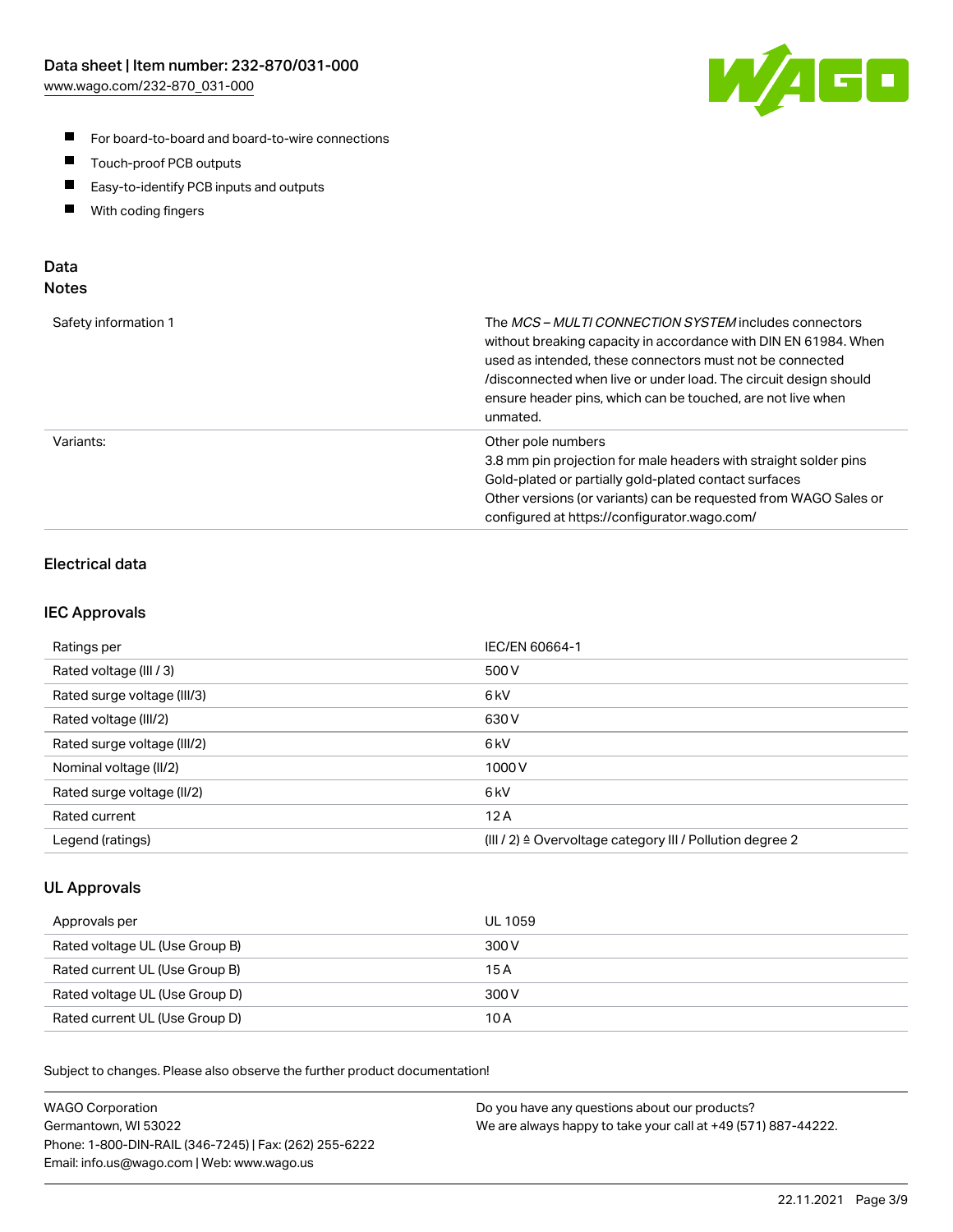

## Ratings per UL

| Rated voltage UL 1977  | coo 1 |
|------------------------|-------|
| <b>Rate</b><br>III 197 | ັ     |

## CSA Approvals

| Approvals per                   | <b>CSA</b> |
|---------------------------------|------------|
| Rated voltage CSA (Use Group B) | 300 V      |
| Rated current CSA (Use Group B) | 15 A       |
| Rated voltage CSA (Use Group D) | 300 V      |
| Rated current CSA (Use Group D) | 10 A       |

#### Connection data

| Total number of potentials |  |
|----------------------------|--|
| Number of connection types |  |
| Number of levels           |  |

#### Connection 1

| Number of poles | 10 |
|-----------------|----|
|                 |    |

## Physical data

| Pin spacing                          | 7.62 mm / 0.3 inch    |
|--------------------------------------|-----------------------|
| Width                                | 88.46 mm / 3.483 inch |
| Height                               | 16.6 mm / 0.654 inch  |
| Height from the surface              | 11.6 mm / 0.457 inch  |
| Depth                                | 18.25 mm / 0.719 inch |
| Solder pin length                    | 5 <sub>mm</sub>       |
| Solder pin dimensions                | $0.6 \times 1$ mm     |
| Drilled hole diameter with tolerance | $1.3$ $(+0.1)$ mm     |

## Mechanical data

| Mounting type | Mounting flange                         |
|---------------|-----------------------------------------|
| Mounting type | Feed-through mounting<br>Panel mounting |

Subject to changes. Please also observe the further product documentation!

| <b>WAGO Corporation</b>                                | Do you have any questions about our products?                 |
|--------------------------------------------------------|---------------------------------------------------------------|
| Germantown, WI 53022                                   | We are always happy to take your call at +49 (571) 887-44222. |
| Phone: 1-800-DIN-RAIL (346-7245)   Fax: (262) 255-6222 |                                                               |
| Email: info.us@wago.com   Web: www.wago.us             |                                                               |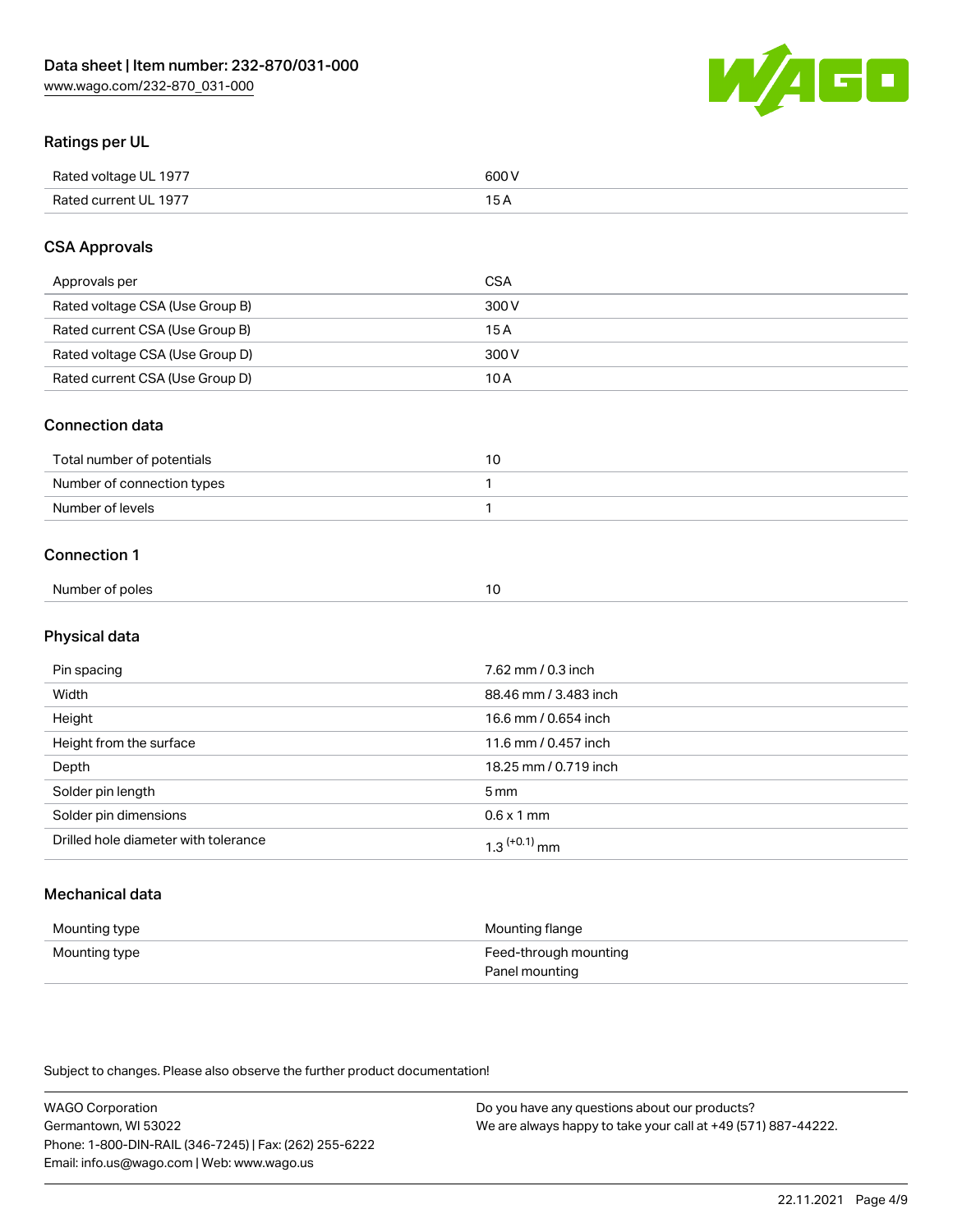

#### Plug-in connection

| Contact type (pluggable connector) | Female header |
|------------------------------------|---------------|
| Connector (connection type)        | for PCB       |
| Mismating protection               | No            |
| Mating direction to the PCB        | 0°            |
| Locking of plug-in connection      | Without       |

## PCB contact

| PCB Contact                         | THT                                        |
|-------------------------------------|--------------------------------------------|
| Solder pin arrangement              | over the entire female connector (in-line) |
| Number of solder pins per potential |                                            |

#### Material data

| Color                       | orange           |
|-----------------------------|------------------|
| Material group              |                  |
| Insulation material         | Polyamide (PA66) |
| Flammability class per UL94 | V <sub>0</sub>   |
| Contact material            | Copper alloy     |
|                             |                  |
| Contact plating             | tin-plated       |
| Fire load                   | $0.232$ MJ       |

#### Environmental requirements

| Limit temperature range | $-60+85 °C$ |
|-------------------------|-------------|
|-------------------------|-------------|

#### Commercial data

| Product Group         | 3 (Multi Conn. System) |
|-----------------------|------------------------|
| PU (SPU)              | 25 Stück               |
| Packaging type        | box                    |
| Country of origin     | DE                     |
| <b>GTIN</b>           | 4017332538671          |
| Customs tariff number | 85366990990            |

## Approvals / Certificates

#### Ship Approvals

Subject to changes. Please also observe the further product documentation!

| <b>WAGO Corporation</b>                                | Do you have any questions about our products?                 |
|--------------------------------------------------------|---------------------------------------------------------------|
| Germantown, WI 53022                                   | We are always happy to take your call at +49 (571) 887-44222. |
| Phone: 1-800-DIN-RAIL (346-7245)   Fax: (262) 255-6222 |                                                               |
| Email: info.us@wago.com   Web: www.wago.us             |                                                               |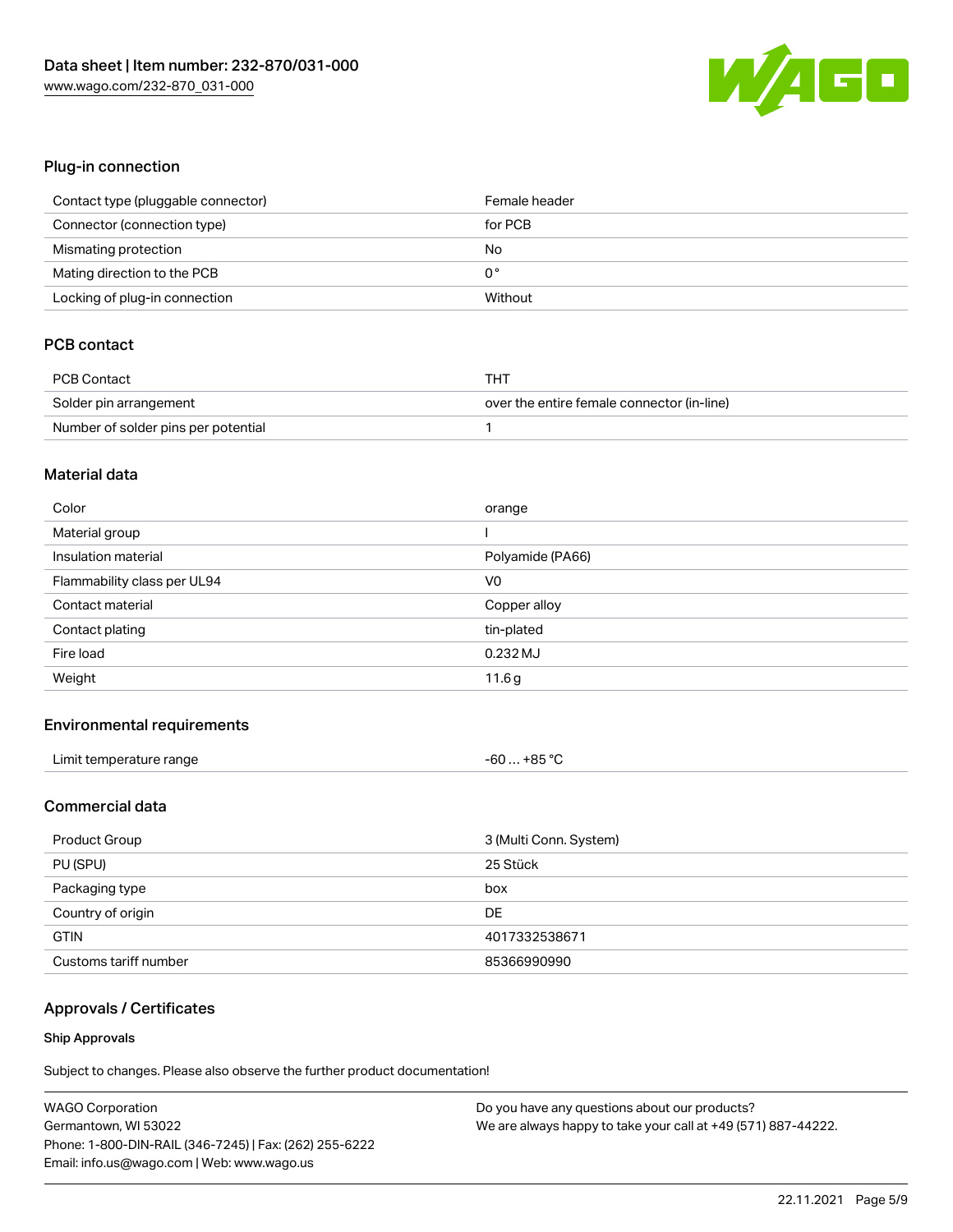[www.wago.com/232-870\\_031-000](http://www.wago.com/232-870_031-000)



Cortificate

| Logo | Approval                                                | <b>Additional Approval Text</b> | Certificate<br>name                |
|------|---------------------------------------------------------|---------------------------------|------------------------------------|
| ABS  | <b>ABS</b><br>American Bureau of Shipping               |                                 | $19-$<br>HG15869876-<br><b>PDA</b> |
|      | <b>DNV GL</b><br>Det Norske Veritas, Germanischer Lloyd |                                 | TAE000016Z                         |
|      |                                                         |                                 |                                    |

#### UL-Approvals

|      |                                             |                                 | <b>Celullcate</b> |
|------|---------------------------------------------|---------------------------------|-------------------|
| Logo | Approval                                    | <b>Additional Approval Text</b> | name              |
|      | <b>UR</b>                                   | <b>UL 1977</b>                  | E45171            |
| ₩.   | Underwriters Laboratories Inc.              |                                 |                   |
| 8    | <b>UR</b><br>Underwriters Laboratories Inc. | <b>UL 1059</b>                  | E45172            |

#### **Counterpart**



#### Optional accessories

#### Testing accessories

Testing accessories



Item no.: 210-136 Test plug; 2 nm Ø; with 500 mm cable [www.wago.com/210-136](http://www.wago.com/210-136)

Item no.: 231-662

Test plugs for female connectors; for 7.5 mm and 7.62 mm pin spacing; 2,50 mm²; light gray [www.wago.com/231-662](http://www.wago.com/231-662)

**Mounting** 

Mounting accessories



Item no.: 209-147 Next Trefficient Control 2001 147<br>Self-tapping screw [www.wago.com/209-147](http://www.wago.com/209-147)

Subject to changes. Please also observe the further product documentation!

WAGO Corporation Germantown, WI 53022 Phone: 1-800-DIN-RAIL (346-7245) | Fax: (262) 255-6222 Email: info.us@wago.com | Web: www.wago.us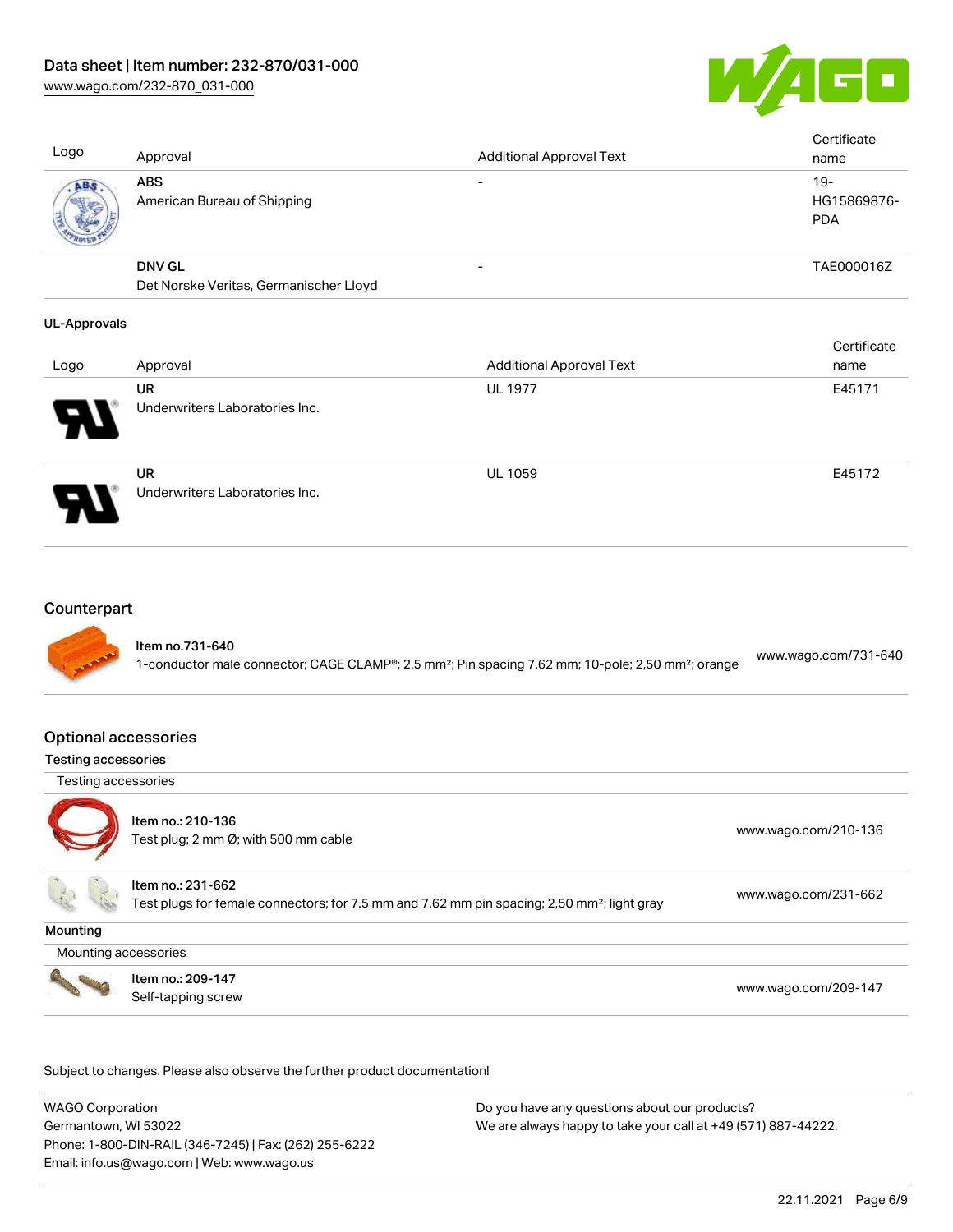# Data sheet | Item number: 232-870/031-000





[www.wago.com/231-194](http://www.wago.com/231-194)

[www.wago.com/231-195](http://www.wago.com/231-195)

[www.wago.com/231-295](http://www.wago.com/231-295)

[Download](https://www.wago.com/global/d/1435602)

2.0 MB

|                               | Item no.: 231-194                                  |            | <b>WW</b> |
|-------------------------------|----------------------------------------------------|------------|-----------|
|                               | Self-tapping screw; B 2.2x13, fixing hole 1.8 mm Ø |            |           |
|                               | Item no.: 231-195                                  |            |           |
|                               | Screw with nut; M2x12; for fixing element          |            | <b>WW</b> |
|                               | Item no.: 231-295                                  |            |           |
|                               | Screw with nut                                     |            | <b>WW</b> |
| <b>Downloads</b>              |                                                    |            |           |
| <b>Documentation</b>          |                                                    |            |           |
| <b>Additional Information</b> |                                                    |            |           |
| Technical explanations        |                                                    | 2019 Apr 3 | pdf       |
|                               |                                                    |            | 2.0       |
| <b>CAD files</b>              |                                                    |            |           |
| CAE data                      |                                                    |            |           |

| EPLAN Data Portal 232-870/031-000 | URL | Download |
|-----------------------------------|-----|----------|
| EPLAN Data Portal 232-870/031-000 | URL | Download |

#### PCB Design

| Symbol and Footprint 232-870/031-000                                                | URL | Download |
|-------------------------------------------------------------------------------------|-----|----------|
| CAx data for your PCB design, consisting of "schematic symbols and PCB footprints", |     |          |
| allow easy integration of the WAGO component into your development environment.     |     |          |

#### Supported formats:

- П Accel EDA 14 & 15
- Altium 6 to current version П
- $\blacksquare$ Cadence Allegro
- **DesignSpark**  $\blacksquare$
- $\blacksquare$ Eagle Libraries
- $\blacksquare$ KiCad
- $\blacksquare$ Mentor Graphics BoardStation
- $\blacksquare$ Mentor Graphics Design Architect
- $\blacksquare$ Mentor Graphics Design Expedition 99 and 2000
- $\blacksquare$ OrCAD 9.X PCB and Capture
- П PADS PowerPCB 3, 3.5, 4.X, and 5.X

Subject to changes. Please also observe the further product documentation!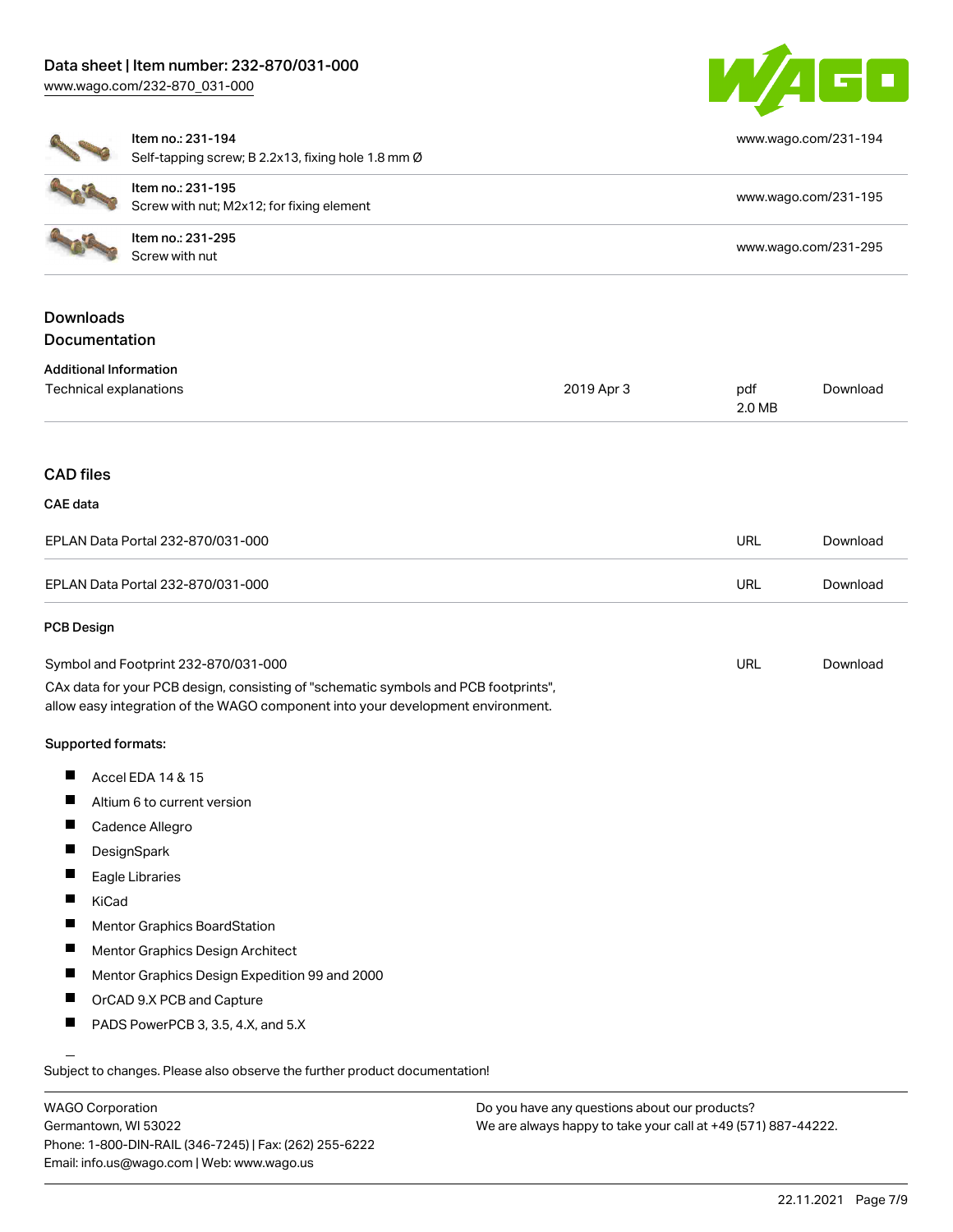

- **PADS PowerPCB and PowerLogic 3.0**
- $\blacksquare$ PCAD 2000, 2001, 2002, 2004, and 2006
- $\blacksquare$ Pulsonix 8.5 or newer
- $\blacksquare$ STL
- $\blacksquare$ 3D STEP
- $\blacksquare$ TARGET 3001!
- $\blacksquare$ View Logic ViewDraw
- $\blacksquare$ Quadcept
- $\blacksquare$ Zuken CadStar 3 and 4
- $\blacksquare$ Zuken CR-5000 and CR-8000

PCB Component Libraries (EDA), PCB CAD Library Ultra Librarian

#### Environmental Product Compliance

#### Compliance Search

| Environmental Product Compliance 232-870/031-000                                    | URL | Download |
|-------------------------------------------------------------------------------------|-----|----------|
| THT female header; angled; Pin spacing 7.62 mm; 10-pole; clamping collar; 0.6 x 1.0 |     |          |
| mm solder pin; orange                                                               |     |          |

#### Installation Notes

#### Application

The innovative flange design provides standard panel mounting options or various through-panel mounting configurations. Depending on the type of application and flange, female headers can be used either for through-panel or flush mounted applications.

Subject to changes. Please also observe the further product documentation! Product family

WAGO Corporation Germantown, WI 53022 Phone: 1-800-DIN-RAIL (346-7245) | Fax: (262) 255-6222 Email: info.us@wago.com | Web: www.wago.us